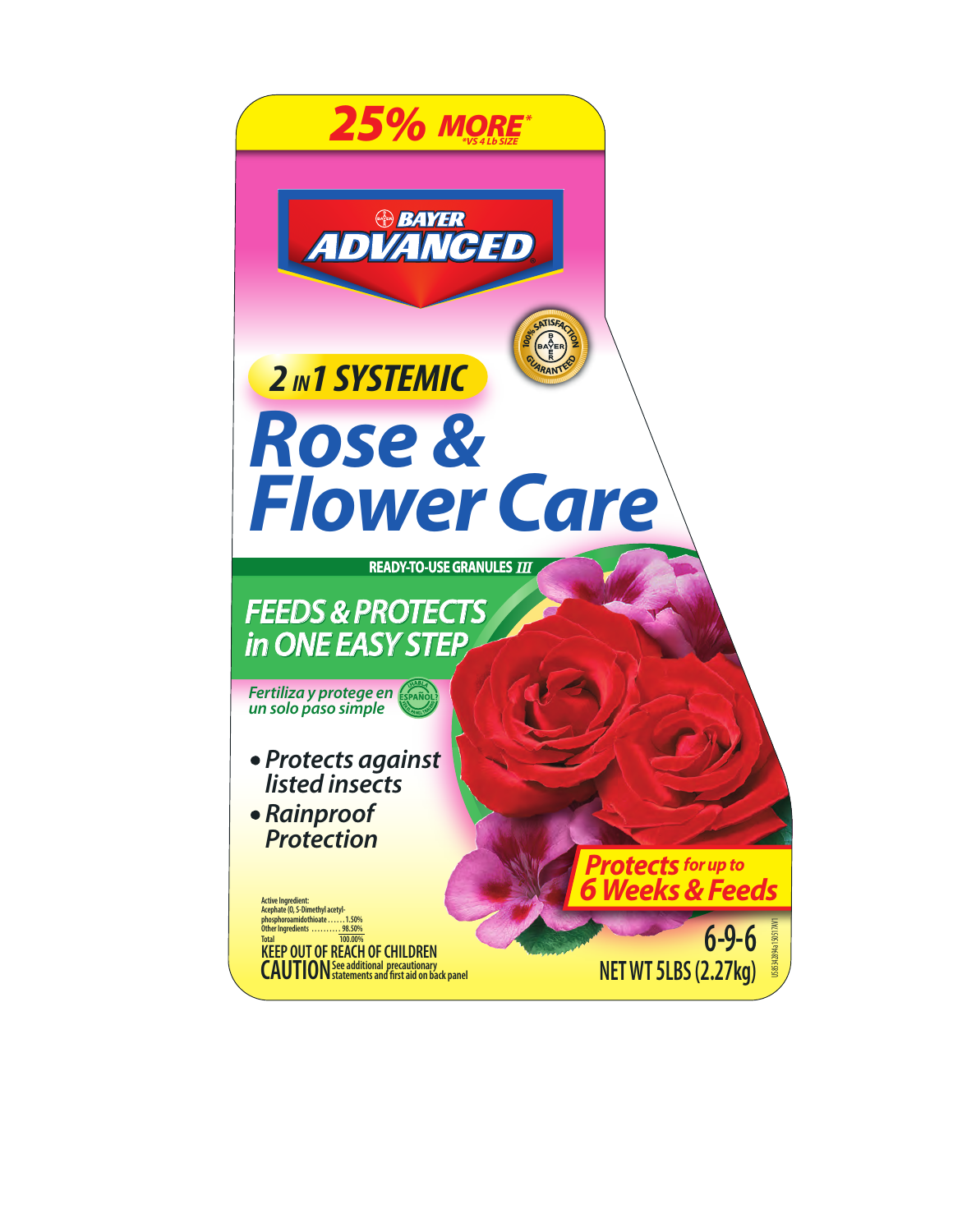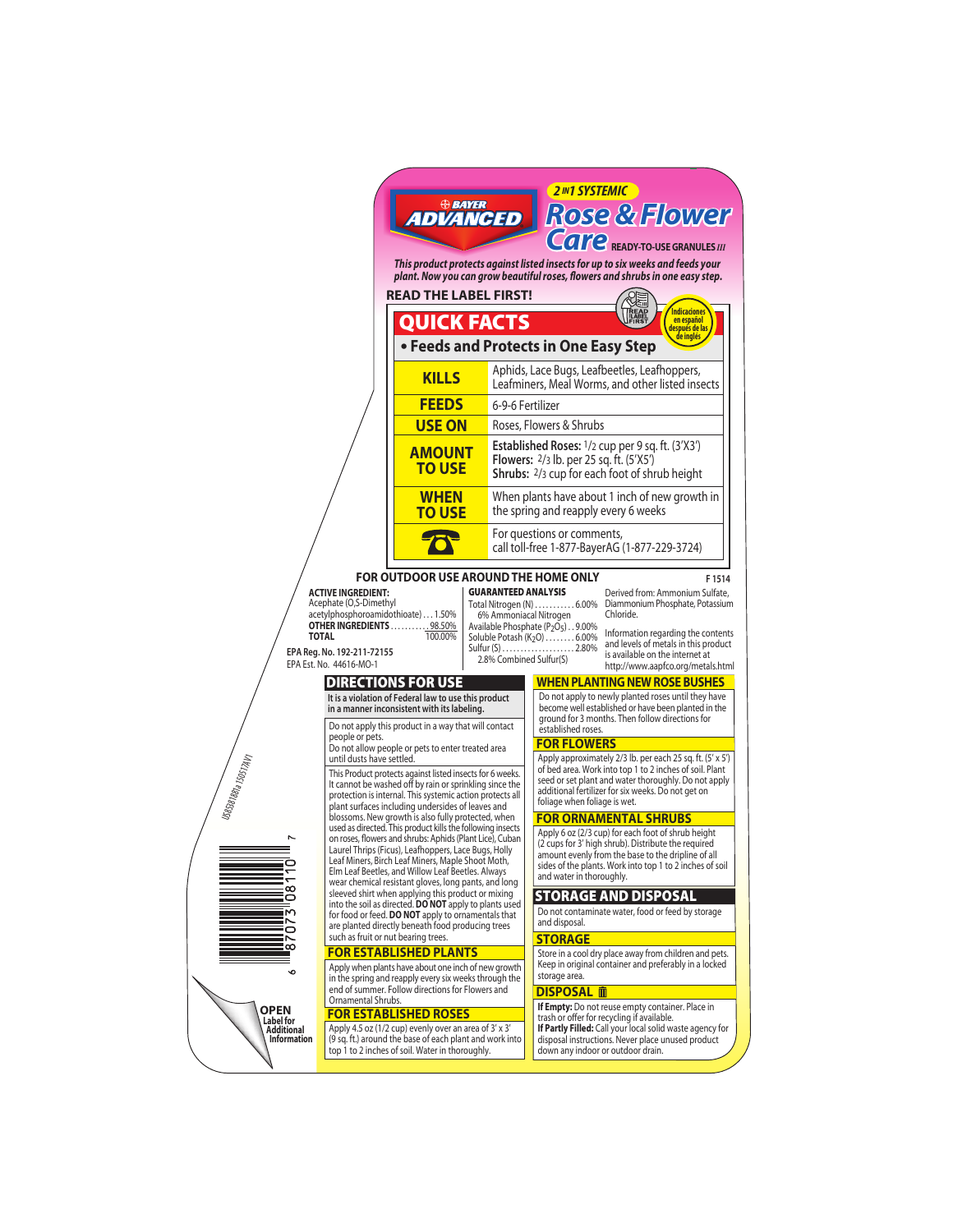| <b>DATOS RÁPIDOS</b>                                                                                                                                                                                                                                                 |                                                                                                                                                                              |                                                                                                                                                                                                                                                                                                                                                               |
|----------------------------------------------------------------------------------------------------------------------------------------------------------------------------------------------------------------------------------------------------------------------|------------------------------------------------------------------------------------------------------------------------------------------------------------------------------|---------------------------------------------------------------------------------------------------------------------------------------------------------------------------------------------------------------------------------------------------------------------------------------------------------------------------------------------------------------|
|                                                                                                                                                                                                                                                                      | · Alimenta y protege en solo un paso fácil                                                                                                                                   |                                                                                                                                                                                                                                                                                                                                                               |
| MATA                                                                                                                                                                                                                                                                 |                                                                                                                                                                              | Áfidos, escarabajos de encaje, escarabajos<br>de las hojas, chicharritas, moscas minadoras,<br>gusanos de la harina y otros insectos de la lista                                                                                                                                                                                                              |
| <b>FERTILIZA</b>                                                                                                                                                                                                                                                     | Fertilizador 6-9-6                                                                                                                                                           |                                                                                                                                                                                                                                                                                                                                                               |
| <b>USO EN</b>                                                                                                                                                                                                                                                        | Rosas, flores y arbustos                                                                                                                                                     |                                                                                                                                                                                                                                                                                                                                                               |
| <b>CANTIDAD</b><br><b>A USAR</b>                                                                                                                                                                                                                                     | Rosas establecidas: 1/2 taza para 9 pies<br>cuadrados (3'X3')<br>(5'X5')<br>Arbustos: 2/3 taza por cada pie de altura<br>del arbusto                                         | Flores: 2/3 libras por cada 25 pies cuadrados                                                                                                                                                                                                                                                                                                                 |
| <b>CUÁNDO</b><br><b>USAR</b>                                                                                                                                                                                                                                         | Cuando las plantas tienen alrededor de<br>1 pulgada de crecimiento nuevo en la                                                                                               | primavera y volver a aplicar cada 6 semanas                                                                                                                                                                                                                                                                                                                   |
|                                                                                                                                                                                                                                                                      | al número gratuito 1-877-BayerAG<br>$(1-877-229-3724)$                                                                                                                       | Para hacer preguntas o comentarios, llamar<br>F1514                                                                                                                                                                                                                                                                                                           |
| metales en este producto                                                                                                                                                                                                                                             | <b>TOTAL</b>                                                                                                                                                                 | OTROS INGREDIENTES  98.50%<br>Potasa soluble $(K_2O)$ 6.0%<br>100.00%<br>Sulfuro (S)  2.80%                                                                                                                                                                                                                                                                   |
| está disponible en Internet en<br>http://www.aapfco.org/metals.html<br><b>INDICACIONES DE USO</b>                                                                                                                                                                    | Constituye una violación de la ley federal usar este                                                                                                                         | 2.8% sulfuro (S) combinado<br><b>PARA ROSAS ESTABLECIDAS</b><br>Aplicar 4.5 onzas (1/2 taza) de manera pareja sobre un área<br>de 3' x 3' (9 pies cuadrados) alrededor de la base de cada                                                                                                                                                                     |
| producto en una manera inconsistente con esta<br>etiqueta.                                                                                                                                                                                                           |                                                                                                                                                                              | planta y trabajar hacia arriba 1 a 2 pulgadas del suelo. Regar<br>cuidadosamente.                                                                                                                                                                                                                                                                             |
| No aplicar este producto en un modo que entre en<br>contacto con las personas o mascotas.<br>el área con tratamiento hasta que el polvo se haya<br>asentado.                                                                                                         | No permitir que las personas o mascotas ingresen en                                                                                                                          | <b>CUANDO PLANTE ARBUSTOS NUEVOS</b><br>No aplicar en rosas recién plantadas hasta que estén bien<br>establecidas o hasta que hayan estado plantadas en el suelo durante<br>hasta 3 meses. Luego siga las instrucciones para rosas establecidas.<br><b>PARA FLORES</b>                                                                                        |
| Este producto protege contra insectos de la lista<br>sistémica protege todas las superficies de plantas                                                                                                                                                              | hasta 6 semanas. La lluvia o los rociadores no lavan el<br>producto porque la protección es interna. Esta acción<br>incluyendo la parte de debajo de las hojas y las flores. | Aplicar aproximadamente 2/3 libras por cada 25 pies cuadrados (5' x 5')<br>de área del cantero. Trabajar hacia arriba 1 o 2 pulgadas desde el suelo.<br>Plantar la semilla o colocar la planta y regar bien. No aplicar fertilizante<br>adicional durante seis semanas. No colocar en las hojas cuando están<br>húmedas.                                      |
| El crecimiento nuevo está totalmente protegido.<br>cuando se lo usa tal como se indica. Este Producto<br>mata los siguientes insectos en rosas, flores y<br>arbustos: Áfidos (vinchuca), trips laurel (Ficus),<br>de hojas, moscas minadoras del abedul, polilla del | chicharritas, escarabajo de encaje, moscas minadoras                                                                                                                         | <b>PARA ARBUSTOS ORNAMENTALES</b><br>Aplicar 6 onzas (2/3 tazas) para cada pie de altura del arbusto (2 tazas para<br>arbustos de 3' de altura). Distribuir la cantidad requerida de manera pareja desde<br>la base hasta la línea de riego por goteo de todos los lados de las plantas. Trabajar<br>hacia arriba 1 o 2 pulgadas desde el suelo y regar bien. |
| arce rosado, escarabajos de la hoja del olmo, y<br>escarabajos de la hoja del sauce. Siempre usar                                                                                                                                                                    |                                                                                                                                                                              | ALMACENAMIENTO Y ELIMINACIÓN                                                                                                                                                                                                                                                                                                                                  |
| quantes resistentes a químicos, pantalones largos y                                                                                                                                                                                                                  | camisa manga larga cuando aplique el producto o lo                                                                                                                           | No contaminar alimentos, agua o alimentaciones por almacenamiento o<br>eliminación.                                                                                                                                                                                                                                                                           |
| mezcle en el suelo tal como se indica. NO aplicar a<br>plantas usadas como alimento o para alimentar. NO                                                                                                                                                             |                                                                                                                                                                              | <b>ALMACENAMIENTO</b>                                                                                                                                                                                                                                                                                                                                         |
| aplicar a plantas ornamentales que están plantadas                                                                                                                                                                                                                   | directamente junto a árboles que producen alimentos                                                                                                                          | Almacenar en un lugar seco y fresco lejos del alcance de niños y mascotas.<br>Mantener en un contenedor original y preferentemente en un área de                                                                                                                                                                                                              |
| tal como fruta o árboles de nueces.<br><b>PARA PLANTAS ESTABLECIDAS</b>                                                                                                                                                                                              |                                                                                                                                                                              | almacenamiento bajo llave.<br>ELIMINACIÓN III                                                                                                                                                                                                                                                                                                                 |